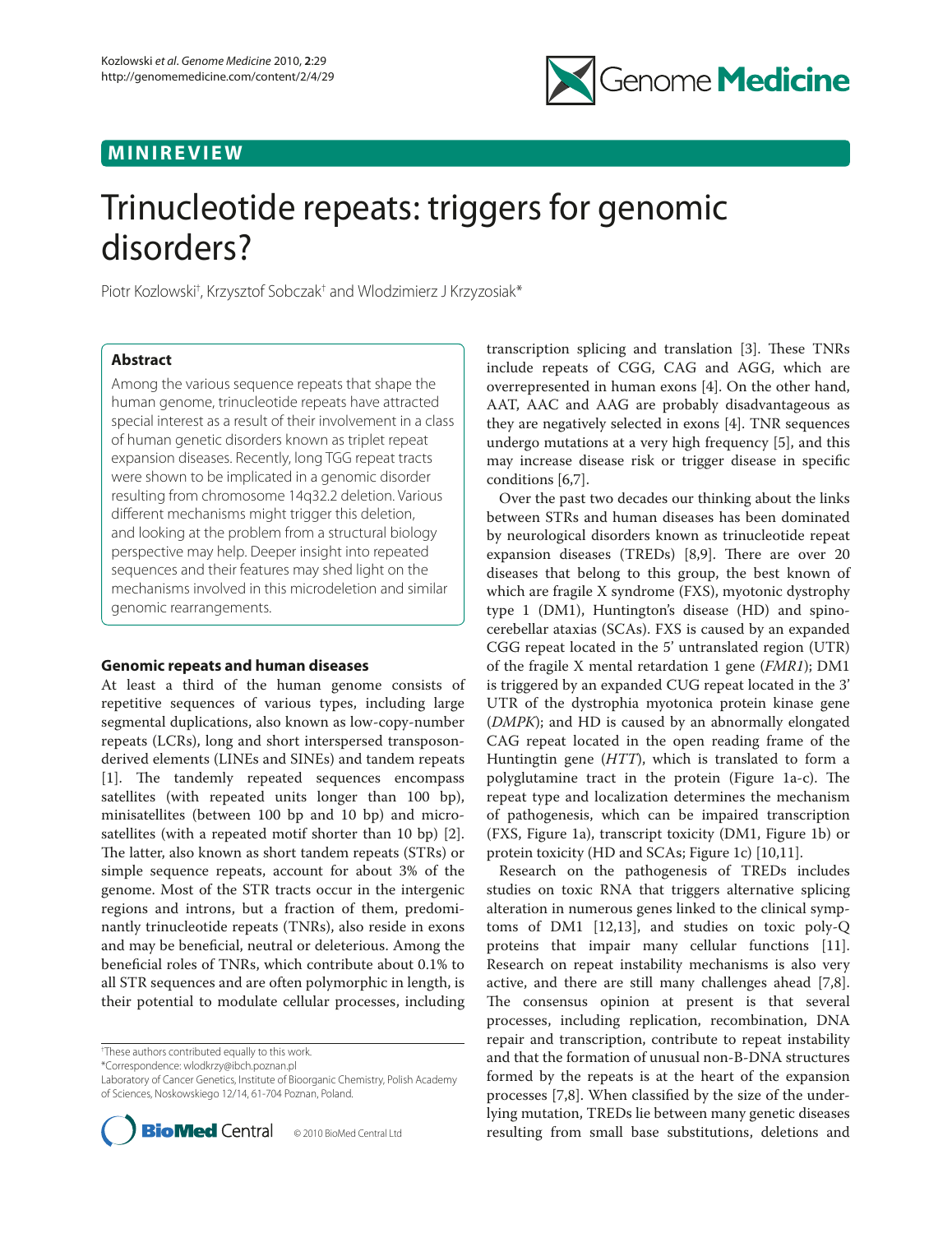

**Figure 1. Triplet-repeat-mediated pathological mechanisms of human diseases. (a-c)** Diseases associated with the expansion of triplet repeats (TREDs). **(a)** Expansion of CGG/CCG repeats over 200 repeats in exon 1 of the *FMR1* gene located on chromosome X causes methylation of CpG islands in expanded repeats and flanking DNA, which results in the formation of heterochromatin and inhibition of transcription. Loss of *FMR1* expression causes FXS in mutation-carrying males; FXS is thus a recessive disease. **(b)** Expanded CTG repeats (60 to a few thousand) in the 3' UTR of the *DMPK* gene are transcribed but not translated. Long CUG repeat hairpins cause a toxic dominant RNA gain-of-function effect mediated by sequestration of nuclear RNA-binding proteins, such as the alternative splicing regulator *muscleblind-like 1* (MBNL1). There is clear evidence of an RNA gain-of-function effect in at least five TREDs: DM1, DM2 (expanded CCTG repeats), fragile X-associated tremor ataxia syndrome (FXTAS; expanded CGG repeats), Huntington's disease-like 2 (HDL2) and SCA8 (expanded CTG repeats). **(c)** The mutated *HTT* gene with expanded CAG repeats (40 to 100 repeats) in the coding region is transcribed and translated into a toxic protein containing an abnormally long polyglutamine domain. Intracellular aggregation of mutant protein is responsible for the pathogenesis of HD. A similar pathological mechanism is postulated for several dominant disorders known as polyglutamine expansion diseases: seven different spinocerebellar ataxias (SCA1, 2, 3, 6, 7, 8 and 17), dentatorubral-pallidoluysian atrophy (DRPLA) and spinal and bulbar muscular atrophy (SBMA). **(d)** Diseases caused by long TGG repeat tracts. The dominant UPD(14)mat-like phenotype is caused by the deletion of a 1.11 Mb fragment of chromosome 14q32, which is mediated by two interrupted TGG repeat tracts (red boxes A and B). The deleted fragment contains about a dozen protein and short RNA coding genes, including paternally (green) and maternally (red) imprinted genes. The phenotype results from loss of function of two genes, *DLK1* and *RTL1*, and haplo-insufficiency of the others.

insertions and a class of diseases known as genomic disorders, caused by deletions or insertions of tens of thousands to several million base pairs. The group of genomic disorders with identified mutation mechanisms is constantly increasing, with major mechanisms including non-allelic homologous recombination (NAHR), non-homologous end joining (NHEJ) and replication fork stalling and template switching (FoSTeS) [14].

## **TGG repeats trigger recurrent microdeletion**

A recently published article [15] shows a link between a TNR sequence and a human genomic disorder related to OMIM #608149. The authors demonstrated that the recurrent 1.11 Mb microdeletion from the long arm of paternal chromosome 14 (14q32.2) is catalyzed by long tracts of interrupted TGG repeats (approximately 500 bp in size) located at both sides of the deletion with 88% sequence similarity (Figure 1d). An identical heterozygous deletion was found in two unrelated patients diagnosed with several clinical phenotypes (such as growth retardation, hypotonia, precocious puberty and mental retardation) characteristic of maternal uniparental disomy (UPD(14)mat). UPD is defined by the inheritance of two copies of a chromosome from only one parent, a mother in this case, and is related to parent-specific imprinting of some genes. The deleted 14q32.2 region harbors 13 protein-coding genes, small nucleolar RNA (snoRNA) and microRNA loci [15] (Figure 1d). Two of these genes, Delta-like homolog 1 (*DLK1*) and retrotransposon-like 1 (*RTL1*), are maternally imprinted (paternally expressed), which explains several disease symptoms [15].

The authors [15] considered several possible deletion mechanisms (Figure 2b). First, the deletion may be mediated by NAHR that occurs between two TGG repeat tracts. Second, it may result from an inherent instability of the repeat and/or from the stable structure that the repeated sequence is very likely to form, and either of these would affect the second and third possible mechanisms, NHEJ and FoSTeS. NAHR is the mechanism that best explains genomic rearrangements in which sites are flanked by highly similar sequences. Most of the recurrent genomic rearrangements that have a common size and fixed breakpoints are thought to occur by NAHR [14]. However, none of the recurrent genomic disorders known so far, perhaps with the exception of some cases of Jacobsen syndrome [16], have recombination hot spots located in triplet repeat tracts. Typically, the NAHR breakpoints are located in LCRs 10 to 300 kb in size that share over 95% similarity [14]. NAHR hotspots are typically 300 to 500 bp in size and contain non-B DNA structures capable of inducing double-stranded DNA (dsDNA) breaks, such as palindromes, DNA transposons and minisatellites but not microsatellites [17]. The STR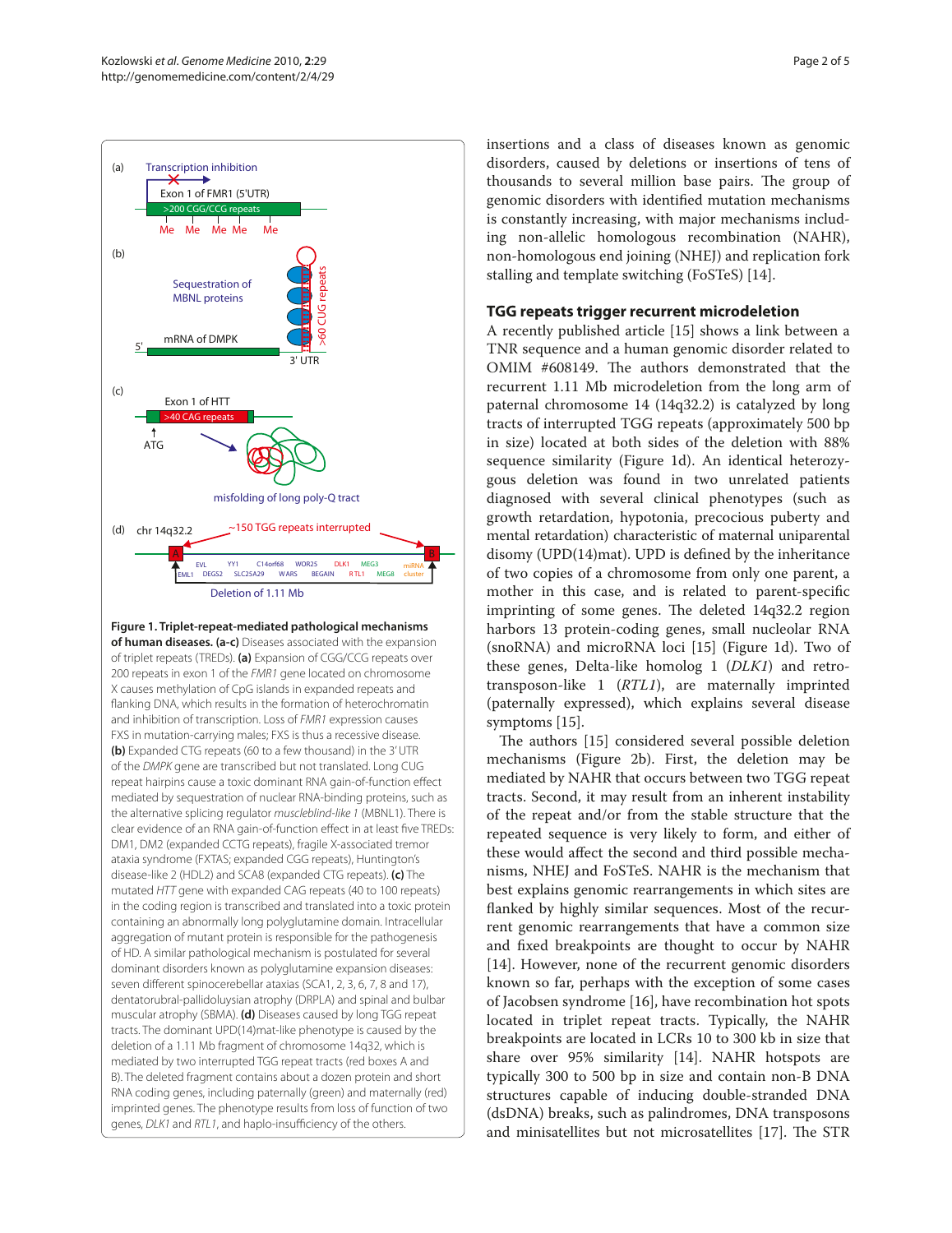

**Figure 2. Mechanism of TGG repeat-induced deletion. (a)** Schematic representation of the 14q32.2 deletion (blue lines) and proximal and distal breakpoint sequences (red boxes A and B, respectively). Nucleotide sequences of A and B TGG repeat tracts are shown. Green indicates interruptions; pure repeat tracts (of at least 8 repeat units) are underlined. **(b)** Potential mechanisms that can explain the formation of TGG repeatmediated deletion. NAHR requires homology between breakpoint sequences, NHEJ relies on joining dsDNA breaks induced by DNA structures at breakpoints, and FoSTeS depends on replication stalling and switching of the lagging strand to another replication fork. Both replication stalling and disengagement of the lagging strand can be facilitated by structures formed by template or synthesized DNA strands. **(c)** Frequency of different TNRs in the human genome. Blue bars indicate the number of pure TNR tracts with at least eight repeat units according to [4] (this is the length required for stable G-quadruplex formation); red bars indicate the number of interrupted TNR tracts with at least 100 units (the minimal sequence length required for catalyzing NAHR is 300 bp) according to Simple Repeat track, available on the UCSC Browser (hg18) (our unpublished data). **(d)** G-quadruplex structure formed by eight GGA DNA repeats (GGA)<sub>8</sub> [21]. The most 5' and 3' nucleotides are shown and arrows indicate direction of DNA strand from 5' to 3' end. A similar structure can be expected for TGG repeats based on the results of an RNA study [23].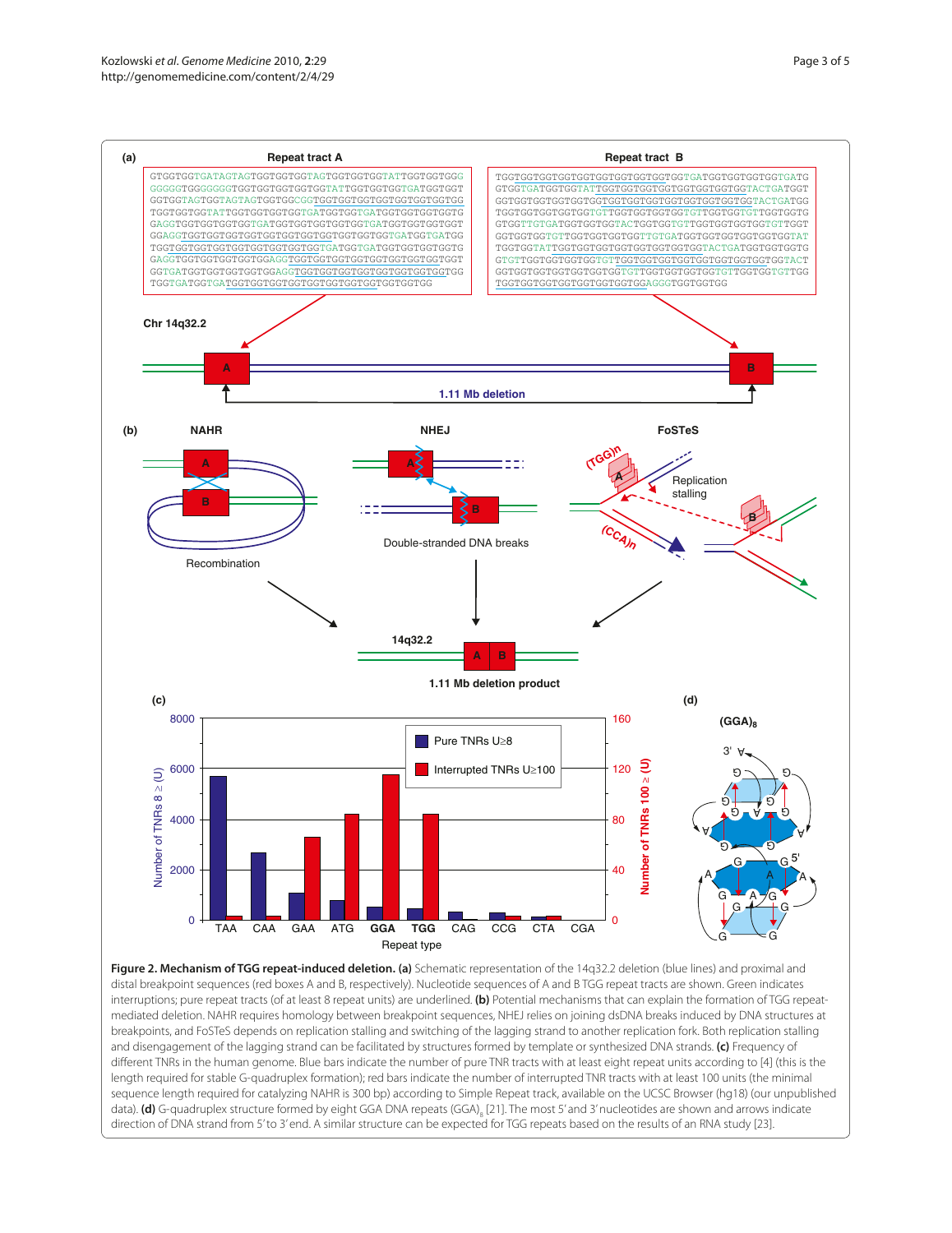sequences are typically associated with a second recombination mechanism, NHEJ (Figure 2b), which has evolved to repair dsDNA breaks [17] and as such does not require sequence similarity at breakpoints. A third mechanism, FoSTeS, involves switching of the replicated strand to another replication fork (Figure 2b), which could also happen at TGG repeats [14]. None of these three mechanisms requires TGG repeat expansion, but repeat polymorphisms could modulate deletion frequency.

## **Structural insight into TGG repeats**

A closer inspection of the nucleotide sequences of the TGG repeat segments (Figure 2a) may shed more light on the likelihood of the proposed mechanisms. Both segments (A and B in Figure 2a) contain approximately 60 repeat interruptions (mainly single nucleotide substitutions). The longest uninterrupted TGG repeat is 15 repeat units, and 12 tracts are at least 8 units. Pure repeat tracts of this length probably show only moderate repeat number polymorphism [18]. The repeat interruptions are mostly TGA, TAG and AGG triplets in one repeat tract and TGA, TGT and TAC in the other (Figure 2a). The interrupting triplets may prevent repeated sequences from expansion, which is known to be the case for interrupted CGG and CAG repeats in genes implicated in FXS, SCA1 and SCA2 [19]. Repeat expansions in these genes require the previous loss of repeat interruptions, which are thought to inhibit inter-strand slippage and to suppress intra-strand interaction [7,19]. Bena *et al.* [15] consider the possibility that the TGG repeat tracts are unstable. They demonstrate that TGG repeats are, on average, much longer than any other TNR in the genome. The analysis we have performed using the same constraints (our unpublished work) shows the frequency of TNR tracts in the genome and reveals that AGG and TGG repeats most frequently form the longest tracts of at least 100 units (300 bp), which may facilitate the NAHR mechanism (Figure 2c). Considering only pure repeat tracts of at least 8 units, which may be implicated in repeat instability, the total number of TGG repeats in the genome is similar to that of AGG and much lower than that of TAA and CAA repeats (Figure 2c) [4].

Taking the structural perspective, the repeated sequences within DNA become transiently singlestranded during DNA replication, recombination, repair and transcription, which allows non-B-DNA structure formation and various downstream effects [20]. The repeat interruptions present within the TGG repeats will no doubt influence their ability to form G-quadruplexes and would be likely to diversify the G-quadruplex structures. It is likely that there will be a heterogeneous mixture of structural variants formed by the repeated sequence and their core elements may resemble the Gquadruplex structures described for AGG repeats (Figure 2d) [21]. Notably, the longest repeat tracts of at least 100 units consist of AGG and TGG repeats (Figure 2c), which are capable of forming G-quadruplex structures. For both of these repeat types, the presence of just four repeats is sufficient to form minimal G-quadruplex structures (Figure 2d) that can stack on each other and become more stable. One lesson that can be taken from our analysis of the putative mechanisms underlying the 14q32.2 deletion is that deeper insight into the features of repeated sequences may be needed to identify and better understand the mechanism involved.

### **The tip of the iceberg or a scarce phenomenon?**

Whatever the exact mechanism implicated in the 14q32.2 deletion [15], the involvement of TGG repeat tracts in this deletion cannot be questioned. One important issue that needs to be addressed now is how general this kind of mechanism could be. If NAHR is in operation, similar TNR-mediated genomic rearrangements should be predictable, as was shown earlier for LCR sequences [22]. If stable structure is important, the analysis can be narrowed to repeats having the potential to form G-quadruplex (TGG, AGG and CGG) and hairpin (CNG, GAC and GTC) structures [23,24]. If repeat instability is essential, more attention needs to be paid to the nature, density and localization of the repeat interruptions. Genome-wide copy-number variation discovery studies (for example, [25]) may provide important information on this intriguing question.

#### **Abbreviations**

DM1: myotonic dystrophy type 1; FoSTeS: replication fork stalling and template switching; FXS: fragile X syndrome; HD: Huntington's disease; LCR: low-copy-number repeats; NAHR: non-allelic homologous recombination; NHEJ: non-homologous end joining; SCA: spinocerebellar ataxia; STR: short tandem repeat; TNR: trinucleotide repeat; TRED: trinucleotide repeat expansion disease; UPD: uniparental disomy; UTR: untranslated region.

#### **Competing interests**

The authors declare that they have no competing interests.

## **Authors' contributions**

PK contributed genomic analyses, KS contributed structural analyses and WJK wrote the paper. All authors read and approved the final manuscript.

#### **Acknowledgements**

This work was supported by the Ministry of Science and Higher Education, Grant Nos. PBZ-MNiI-2/1/2005, N301-112-32/3910, N302- 278937, N302-260938, and Operational Program 'Innovative economy' POIG.01.03.01-00-098/08.

#### Published: 30 April 2010

#### **References**

- 1. Jasinska A, Krzyzosiak WJ: Repetitive sequences that shape the human transcriptome. *FEBS Lett* 2004, 567:136-141.
- 2. Voineagu I, Freudenreich CH, Mirkin SM: Checkpoint responses to unusual structures formed by DNA repeats. *Mol Carcinog* 2009, 48:309-318.
- 3. Kashi Y, King DG: Simple sequence repeats as advantageous mutators in evolution. *Trends Genet* 2006, 22:253-259.
- 4. Kozlowski P, de Mezer M, Krzyzosiak WJ: Trinucleotide repeats in human